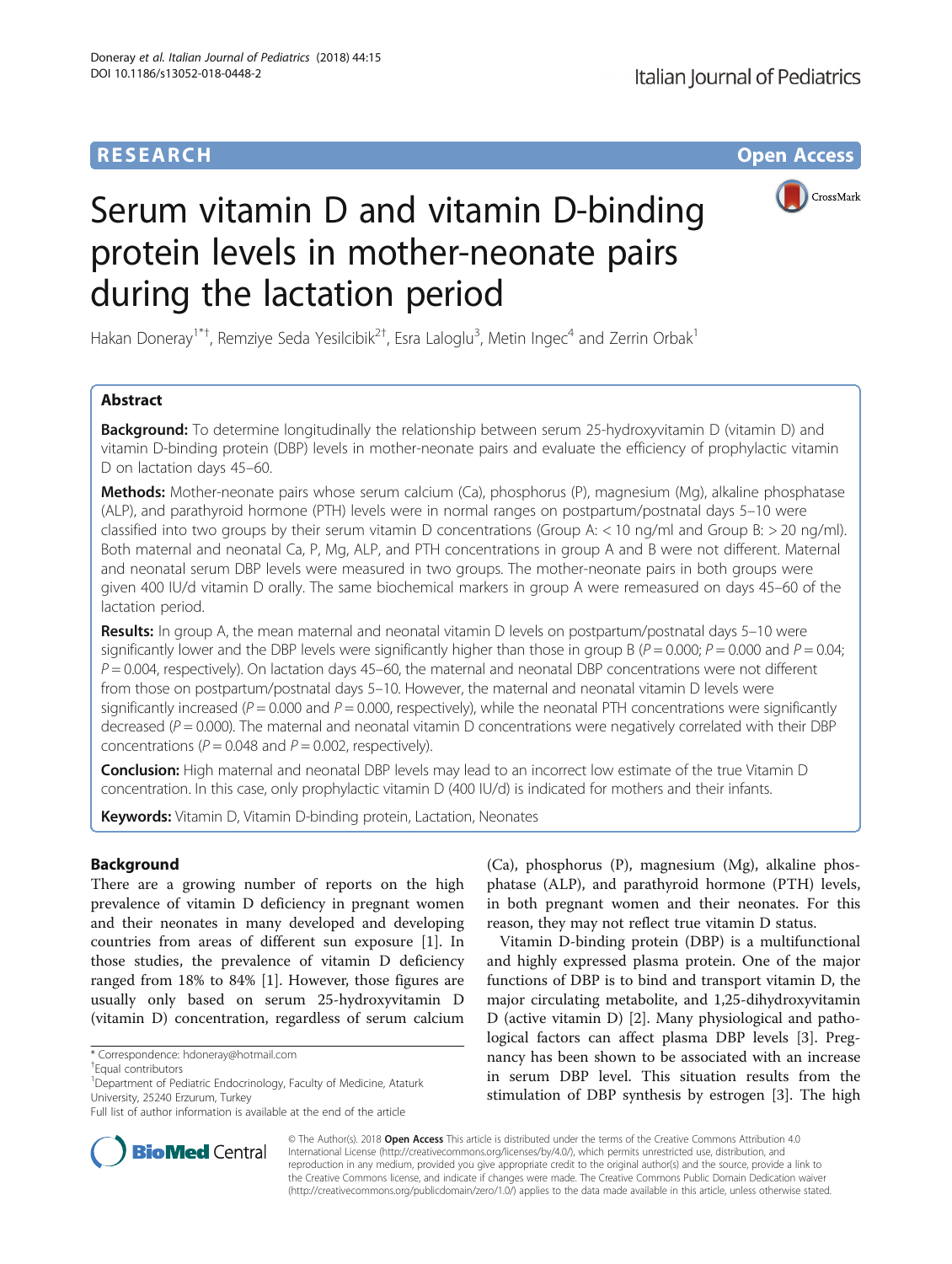DBP concentration under estrogenic effects in pregnancy may be responsible for low vitamin D concentrations in both pregnant women and their neonates because it binds to vitamin D. To our knowledge, no previous longitudinal study has investigated the relationship between serum vitamin D and DBP in mothers and their neonates during the lactation period.

## Aim of the study

We hypothesized that high maternal and neonatal DBP levels may lead to an incorrect low estimate of the true Vitamin D level and that a prophylactic vitamin D dose (400 IU/d) would be sufficient for these mothers and their infants during the early lactation period. Therefore, the goal of the present study was to assess the relationship between serum vitamin D and DBP levels in both mothers and their neonates and evaluate the effectiveness of prophylactic vitamin D at lactation days 45–60.

# Methods

## Subjects

The University of Ataturk, Faculty of Medicine Ethics Committee approved the study. Written informed consent was obtained from all participants. The study was longitudinal and was conducted in winter and spring months between 2013 and 2016. Serum vitamin D and DBP concentrations of mothers and their neonates were investigated during the first 60 days of the lactation period. First, the mothers were selected from Department of Obstetrics and Gynaecology, Faculty of Medicine, Ataturk University, Erzurum, Turkey, which offers tertiary healthcare for a population of more than 4.000.000 individuals. Exclusion criteria for the mothers were multiple gestation, different ethnicity, delivery within the previous 2 years, pre-existing maternal disease, pre-eclampsia, BMI > 35.0 at enrolment, hypertension, smoking, hormonal or drug therapy, and lactation failure. Second, the neonates of the mothers that met the study criteria were evaluated. Inclusion criteria for neonates were term deliveries with appropriate for gestational age (AGA) after uncomplicated pregnancies. Neonates classified as large for gestational age (LGA) or small for gestational age (SGA) and having any fetal malformation, supplementation with formula, and failure for visit 2 were excluded from the study together with their mothers. Then, serum Ca, P, Mg, ALP, PTH and vitamin D concentrations in the mothers selected for the study were measured on postpartum days 5–10. The mothers having normal serum Ca (8.8–10.8 mg/dl), P (2.7–4.2 mg/dl), Mg (1.2–1.6 mg/dl), ALP (130–560 IU/l), and PTH (1–55 pg/ml) were classified into two groups by their serum vitamin D concentration (Group A:  $\langle 10 \text{ ng/ml} \rangle$  and Group B:  $> 20 \text{ ng/ml}$ ), whereas those whose serum vitamin D concentration was 10–20 ng/ml were excluded from the study. Finally, the

same biochemical markers in the neonates of the mothers included in the study were measured on postnatal days 5–10. Among the neonates having normal serum Ca (7.6–11.2 mg/dl), P (4.8–8.2 mg/dl), Mg (1.2–1.6 mg/dl), ALP (140–450 IU/l), and PTH (1–43 pg/ml), those having similar vitamin D concentrations as their mothers were included the study, whereas those whose serum vitamin D concentration was 10–20 ng/ml were excluded from the study together with their mothers. The mean maternal and neonatal serum Ca, P, Mg, ALP, and PTH concentrations in group A and B were not significantly different (Tables [1](#page-2-0) and [2\)](#page-2-0). Two hundred and 53 mothers were originally selected but 99 of them were excluded from the study on the basis of their clinical and laboratory findings. Of the remaining 154 mother-neonate pairs, 53 neonates having exclusion criteria were excluded from the study together with their mothers. Remaining 101 mother-neonate pairs met the study criteria. However, 41 neonates were excluded from the study for the following reasons: 10 did not come to visit 2 during the follow-up period, 10 had to use formula, 14 stopped vitamin D prophylaxis and 7 had a serum vitamin D concentration that did not fall into the same group of that of their mothers. Therefore, the study was completed in 60 mother-neonate pairs: 30 in group A and 30 in group B. All mothers and their neonates were given an oral prophylactic vitamin D supplement of 400 IU/d because serum vitamin D itself is not sufficient to diagnose vitamin D deficiency, regardless of serum Ca, P, Mg, ALP, and PTH levels. Serum Ca, P, Mg, ALP, PTH and vitamin D concentrations in every mother-neonate pair in Group A were remeasured on any day between the 45th and 60th days of the lactation period (visit 2). The blood samples (2 ml) of mothers and their neonates were obtained from both groups at the beginning of the study and from only group A at visit 2. The samples were placed into a plain evacuated glass tube. The blood samples were centrifuged at 3.500 rpm for 5 min at 4 °C. Sera were pipetted into Eppendorf tubes and stored at − 80 °C for DBP analysis.

Anthropometric indexes and the gestational week of infants were recorded. Weight was measured using an electronic scale (Seca Model 770, Hamburg, Germany). Length  $(\pm 0.1 \text{ cm})$  was measured using a body-length measurer by a pediatrician. Head circumference was measured by a tape measure.

In addition to maternal age and clothing style (covered: Muslim style clothing and uncovered), the duration and the dose of the vitamin D supplementation and the duration of exposure to sunlight during the gestational period were recorded based on self-assessment of the mothers.

# Biochemical analysis

The serum samples were maintained in a refrigerator overnight with the purpose of thawing before analysis.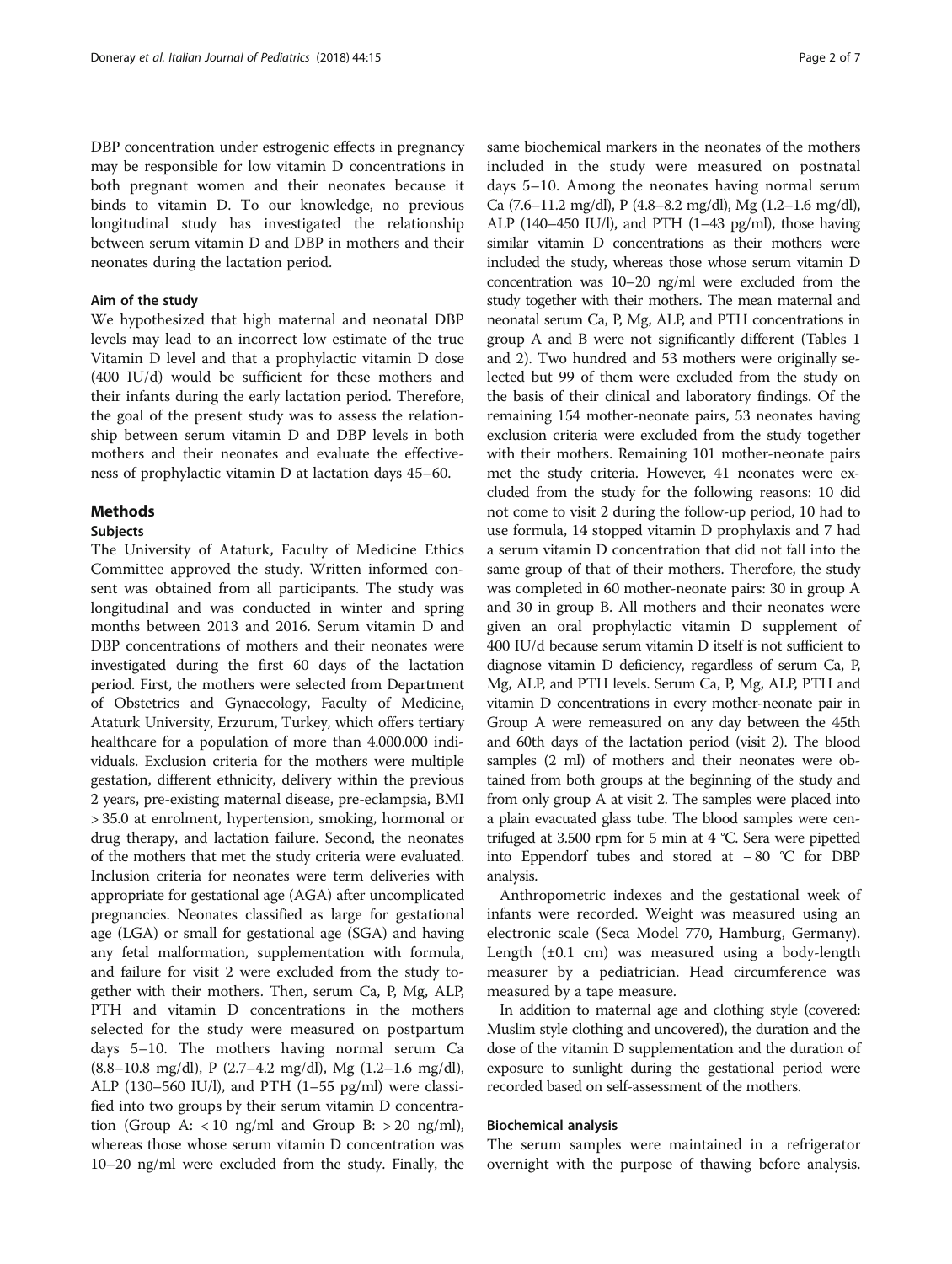|                         | Group A (GA)      | Group B (GB)      | Visit $2^a$ (V2) | P-value |         |
|-------------------------|-------------------|-------------------|------------------|---------|---------|
|                         |                   |                   |                  | GA-GB   | $GA-V2$ |
| Ca (mg/dl)              | $8.98 \pm 0.25$   | $8.99 + 0.20$     | $9.56 \pm 0.52$  | 0.82    | 0.000   |
| $P$ (mg/dl)             | $3.35 \pm 0.35$   | $3.240 \pm 0.42$  | $3.53 \pm 0.51$  | 0.27    | 0.303   |
| Mg (mg/dl)              | $2.02 \pm 0.24$   | $2.02 + 0.17$     | $2.20 + 0.26$    | 0.97    | 0.08    |
| $ALP$ ( $ U/I\rangle$ ) | $152.97 + 33.04$  | $159.67 + 31.46$  | $152.59 + 37.08$ | 0.45    | 0.89    |
| $PTH$ (pg/ml)           | $30.87 \pm 11.12$ | $27.56 \pm 11.52$ | $27.76 + 12.04$  | 0.26    | 0.13    |
| Vitamin D (ng/ml)       | $8.91 \pm 1.52$   | $29.18 \pm 6.21$  | $31.28 \pm 8.53$ | 0.000   | 0.000   |
| $DBP((\mu q/I))$        | $0.51 \pm 0.65$   | $0.25 \pm 0.28$   | $0.56 \pm 0.54$  | 0.04    | 0.86    |

<span id="page-2-0"></span>Table 1 Maternal serum concentrations of Ca, P, Mg, ALP, PTH, vitamin D, and DBP

Data are presented as mean ± SD

<sup>a</sup> Any day between 45th and 60th days of the lactation period

Serum Ca, P, Mg, and ALP levels were determined by spectrophotometric methods, using the Beckman Coulter- AU5800 chemistry analyzer. Serum PTH and vitamin D levels were measured by the immunoassay method, using the Beckman Coulter-DXI800 analyzer. We used a human vitamin D binding protein kit (Human Vitamin D-binding protein, DBP ELISA Kit, SunLong Biotech Co.,LTD, lot number 201610). The limit of sensitivity for the kit was 0.01 μg/ml. The intraassay and interassay coefficients of variation were < 10% and < 12%, respectively.

#### Statistical analysis

The total sample size for the study was calculated by a formula below.

$$
N=\frac{(r+1)\big(Z_{\alpha/2}+Z_{1\text{-}\beta}\big)^2\ \delta^2}{rd^2}
$$

r is a ratio  $(n1/n2)$  of sample sizes in Group A  $(n1)$ and B (n2). We planned that group A and B had equal sample size. Thus,  $r = 1$ .  $Z_{\alpha/2}$  and  $Z_{1-\beta}$  are 1.96 for 5% level of significance and 1.28 for 90% of statistical power, respectively. δ and d represent the pooled standard deviation and difference of the mean for DBP, respectively. According to that formula, the total sample size for each

group with 90% of statistical power and 5% level of significance was calculated as 29.

All the calculations were made using SPSS (version 15.0 for Windows). The Kolmogorov-Smirnov test was used for normality. The differences between group A and group B were examined with Student's t test and Chi square test. Longitudinal changes in the serum parameters in group A were analyzed with the paired t test. Correlations between two variables were tested by Pearson's correlation coefficient. The results were expressed as the means  $\pm$  SD, and statistical significance was set at  $P < 0.05$ .

## Results

The maternal mean age, clothing style, and vitamin D supplementation dose during pregnancy in group A and B were not different, whereas the duration of the vitamin D supplementation and exposure to sunlight in group A were significantly lower than those in group B ( $P = 0.001$ ) and  $P = 0.02$ , respectively) (Table [3\)](#page-3-0). In group A, the mean maternal serum vitamin D level was significantly lower and the DBP level was significantly higher than in group B ( $P = 0.000$  and  $P = 0.04$ , respectively) (Table 1). The mean maternal serum P, Mg, ALP, PTH, and DBP concentrations on lactation days 5–10 in group A were not different from those on lactation days 45–60, whereas serum Ca and vitamin D concentrations

Table 2 Neonatal serum concentrations of Ca, P, Mg, ALP, PTH, vitamin D, and DBP

|                      | Group A (GA)     | Group B (GB)     | Visit $2^a$ (V2) | P-value |         |
|----------------------|------------------|------------------|------------------|---------|---------|
|                      |                  |                  |                  | GA-GB   | $GA-V2$ |
| Ca (mg/dl)           | $9.25 + 0.86$    | $9.69 + 0.59$    | $10.09 + 0.59$   | 0.057   | 0.000   |
| $P$ (mg/dl)          | $5.93 \pm 0.93$  | $5.57 \pm 0.66$  | $5.94 \pm 0.79$  | 0.08    | 0.97    |
| Mg (mg/dl)           | $2.12 \pm 0.31$  | $2.26 \pm 0.32$  | $2.18 \pm 0.43$  | 0.089   | 0.23    |
| $ALP$ ( $ U/I$ )     | $270.03 + 81.36$ | $788.60 + 70.63$ | $787.90 + 89.70$ | 0.34    | 0.39    |
| $PTH$ (pg/ml)        | $31.06 \pm 9.98$ | $28.65 \pm 9.80$ | $25.70 + 13.01$  | 0.35    | 0.000   |
| Vitamin D (ng/ml)    | $9.07 \pm 1.19$  | $30.99 \pm 8.12$ | $37.74 + 10.17$  | 0.000   | 0.000   |
| $DBP$ (( $\mu q/l$ ) | $0.69 \pm 0.46$  | $0.33 \pm 0.45$  | $0.71 \pm 0.54$  | 0.004   | 0.86    |

Data are presented as mean ± SD

<sup>a</sup>Any day between 45th and 60th days of the lactation period in group A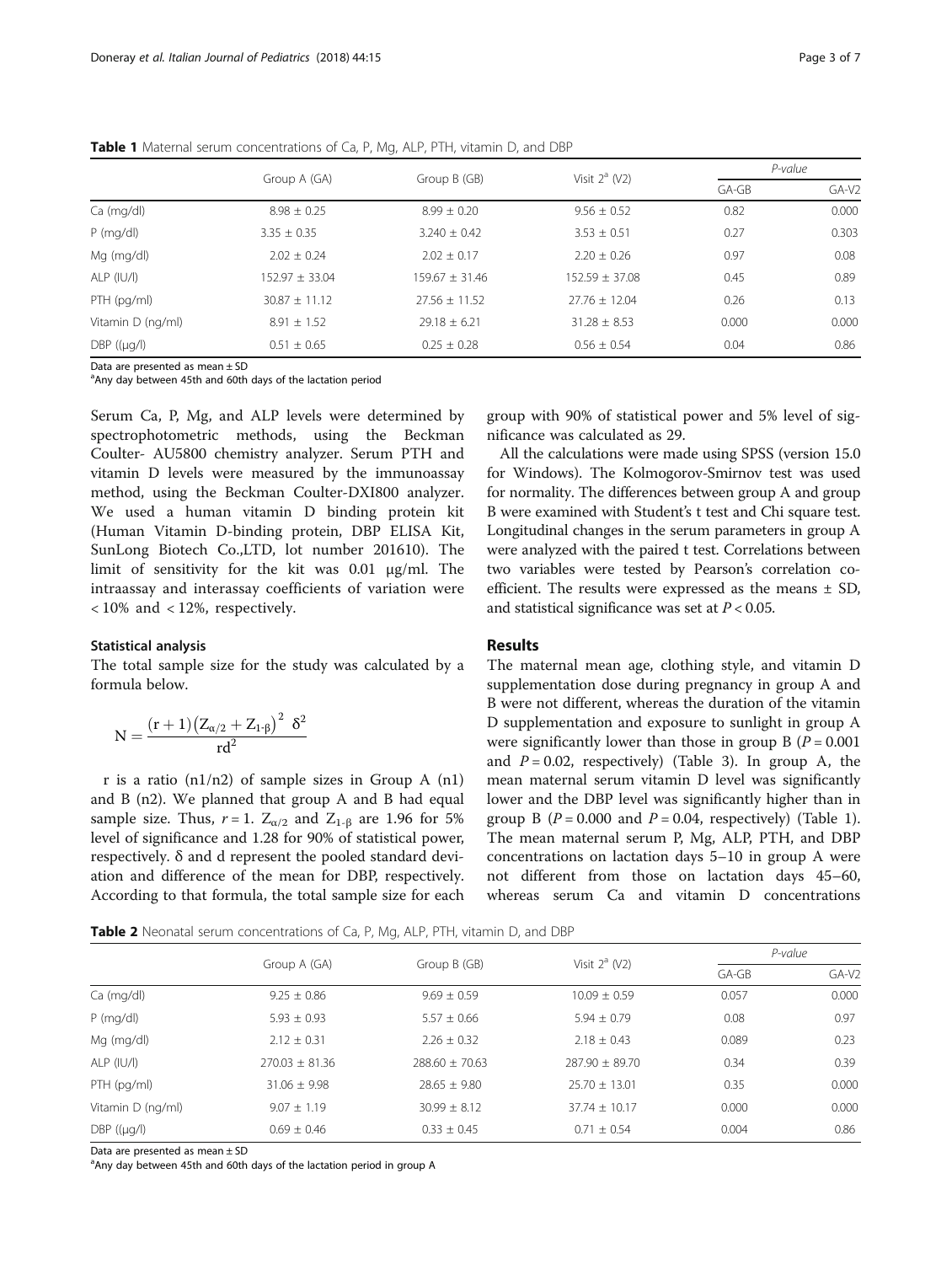|                                            | Group A             | Group B             | P-value |
|--------------------------------------------|---------------------|---------------------|---------|
| Age (yr)                                   | $31.17 \pm 5.29$    | $33.47 \pm 5.22$    | 0.096   |
| Clothing style (covered/ uncovered)        | 17/13               | 7/23                | 0.085   |
| Vitamin D supplementation dose (IU/d)      | $533.33 \pm 125.21$ | $585.22 \pm 132.41$ | 0.48    |
| Duration of vitamin D supplementation (wk) | $10.07 \pm 3.34$    | $12.67 \pm 1.98$    | 0.001   |
| Exposure to sunlight (h/d)                 | $0.7 + 0.28$        | $0.88 + 0.31$       | 0.02    |
| Data are presented as mean $\pm$ SD        |                     |                     |         |

<span id="page-3-0"></span>Table 3 Maternal characteristics during pregnancy

increased significantly ( $P = 0.000$  and  $P = 0.000$ , respectively) (Table [1](#page-2-0)).

The gestational age and neonatal anthropometric measurements at birth in group A and B did not differ significantly (Table 4). In group A, however, the mean neonatal serum vitamin D level was significantly lower, while the DBP level was significantly higher  $(P = 0.000$ and  $P = 0.004$ , respectively) (Table [2\)](#page-2-0). In group A, the mean neonatal serum P, Mg, ALP, and DBP concentrations on lactation days 5–10 were not significantly different from those on lactation days 45–60. However, the mean neonatal serum Ca and vitamin D concentrations increased significantly, while PTH concentration decreased significantly ( $P = 0.000$ ,  $P = 0.000$ , and  $P = 0.000$ , respectively) (Table [2\)](#page-2-0).

Taken together, the data show that the maternal and the neonatal vitamin D concentrations were negatively correlated with the maternal and the neonatal DBP concentrations  $(r = -0.239, P = 0.048$  and  $r = -0.401, P = 0.002)$ (Figs. 1 and [2](#page-4-0)).

# **Discussion**

Although there is no consensus on serum vitamin D concentration in children and adults, serum vitamin D levels of  $\langle 10 \text{ ng/ml} (25 \text{ nmol/l})$  and of 20–50 ng/ml (50–125 nmol/l) are considered to represent vitamin D deficiency and sufficiency, respectively [\[4](#page-5-0)–[7](#page-5-0)]. According to that information, in this study, group A and group B represent vitamin D deficiency and vitamin D sufficiency, respectively. Because vitamin D primarily controls dietary calcium absorption, serum Ca level, even with a mild insufficiency of vitamin D, is compensated by an increase in serum PTH level, which in turn is associated with high ALP and low serum P levels [\[7](#page-5-0)].

| <b>Table 4</b> Neonatal characteristics at birth |
|--------------------------------------------------|
|--------------------------------------------------|

|                         | Group A          | Group B          | P-value |
|-------------------------|------------------|------------------|---------|
| Gestational age (wk)    | $38.47 + 0.85$   | $38.32 + 078$    | 0.48    |
| Head circumference (cm) | $35.44 + 0.76$   | $35.53 + 0.90$   | 0.68    |
| Length (cm)             | $51.70 + 2.54$   | $51.61 \pm 2.13$ | 0.89    |
| Body weight (g)         | $3178.3 + 339.5$ | $3219.6 + 372.9$ | 0.65    |

Data are presented as mean ± SD

Therefore, the relationship between serum PTH and vitamin D is used in many studies to define the normal range of serum vitamin D [[8](#page-5-0)–[11](#page-5-0)]. The sufficient serum vitamin D level is defined as the serum vitamin D concentration that can maintain a serum PTH concentration in a normal range [[7\]](#page-5-0). Because Mg is necessary for PTH secretion, the serum Mg level should also be normal [[12](#page-5-0)]. In our study, the maternal and the neonatal serum Mg levels between group A and B were not different. The serum maternal and neonatal vitamin D levels in group A were significantly lower compared to group B. However, there were no expected changes in group A in terms of serum Ca, P, ALP, and PTH levels. This finding suggests that the vitamin D deficiency in group A was not a true deficiency. In other words, the bioactivity of vitamin D in group A is actually sufficient at the target tissue level. The free hormone hypothesis states that protein-bound hormones are relatively inactive, while hormones not bound to binding proteins have biological activity [[13](#page-5-0)]. The majority (85–90%) of vitamin D and active vitamin D in circulation is tightly bound to DBP,

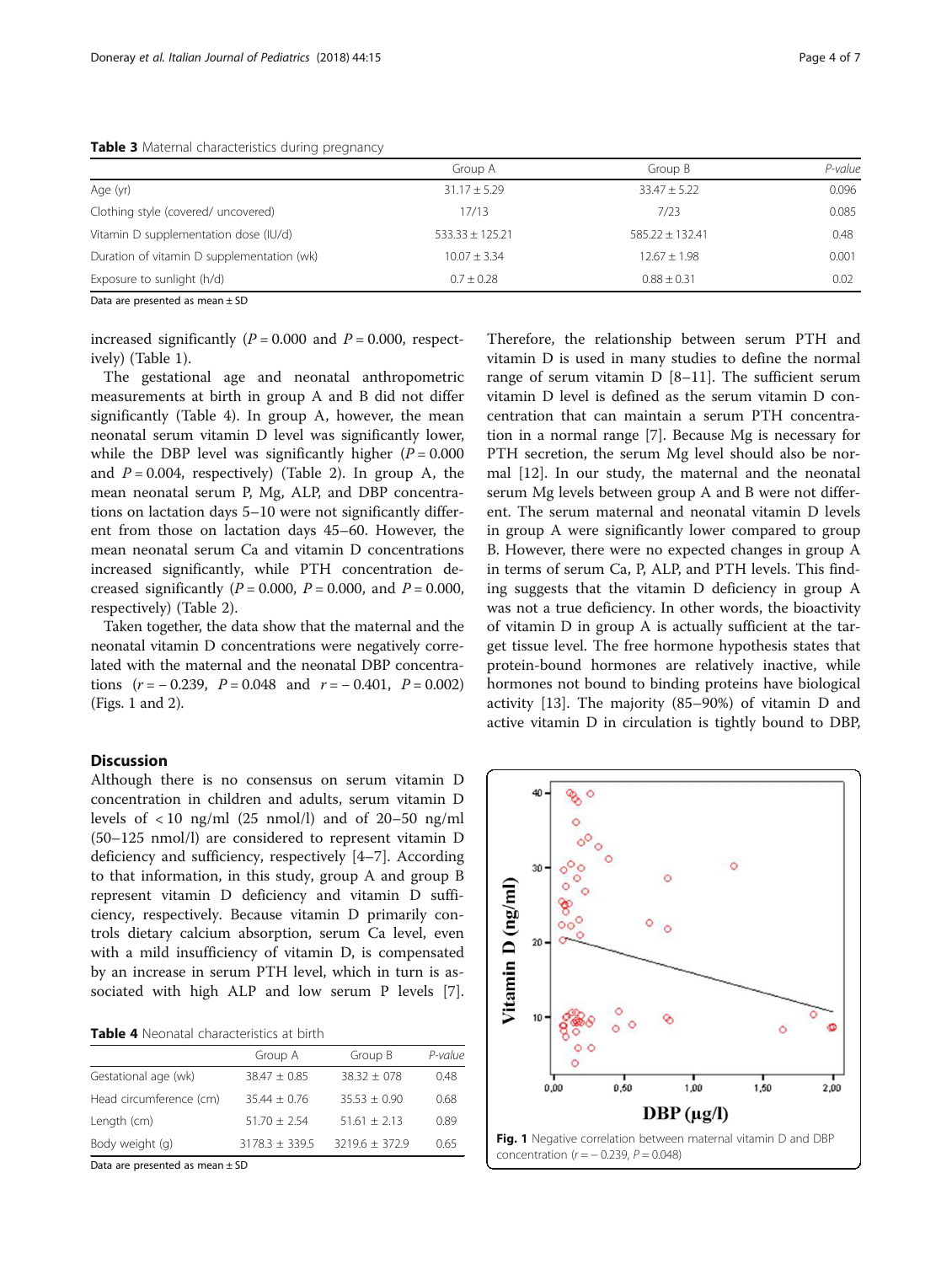<span id="page-4-0"></span>

whereas a smaller amount (10–15%) is bound to albumin. Less than 1% of vitamin D in the circulation exists in a free and unbound form [[14](#page-5-0), [15](#page-5-0)]. For the exact measurement of serum vitamin D, vitamin D should be separated from albumin and DBP. However, the displacement of vitamin D from DBP is a major challenge. The organic solvents used for this process are not compatible with most immunoassays or protein-binding assays [\[16](#page-5-0)–[18\]](#page-5-0). A clinical chemistry study demonstrated the analytical problems in available vitamin D assays [[19\]](#page-5-0). In that study, five automated immunoassays (Architect, Centaur, iSYS, Liaison, and Elecsys), one RIA (Diasorin), and an ID-XLC-MS/MS method were tested for vitamin D measurement in the same plasma samples of 51 healthy individuals, 52 pregnant women, 50 hemodialysis patients, and 50 intensive care patients. The DBP level was also measured in the same plasma samples by ELISA. With the ID-XLC -MS/MS method accepted as a gold standard, Architect, Centaur, iSYS, and Liaison automated immunoassays show an inverse relationship between serum DBP concentrations and deviations of measured vitamin D concentrations from ID-XLC -MS/MS. This finding suggests that these automated assays cannot extract all vitamin D from the DBP in sera. Such incomplete extraction may suggest an incorrectly low vitamin D concentration. In the present study, we used a Beckman Coulter automated immunoassay to measure serum vitamin D level. This assay may be responsible for incorrectly low serum vitamin D concentrations, especially in the presence of high serum DBP concentrations, because it is a similar immunoassay

method to those in the study mentioned above. In this study, the negative correlations between serum DBP and vitamin D in both mothers and neonates supports this hypothesis.

It has been shown that ethnicity and DBP genotype, age and gender, pregnancy and estrogen status, obesity, liver and renal diseases, diabetes, primary hyperparathyroidism, cancers, inflammation, and some therapeutic procedures such as plasma exchange and peritoneal dialysis may affect serum DBP and vitamin D concentrations [[20](#page-6-0)]. The DBP level in pregnancy increases as a result of the stimulation of DBP synthesis by estrogen [[3,](#page-5-0) [21\]](#page-6-0). In our study, the mothers and their neonates did not have any disorders. The ethnicity and age of the mothers were the same. Therefore, it can be said that estrogen in both mothers and their neonates is a major determinant of serum DBP concentration. In our study, however, we found that the maternal and neonatal serum DBP levels in group A and B were different. This finding suggests that some other factors apart from estrogen in pregnancy may affect serum DBP level.

In the follow-up of group A, both maternal and neonatal serum DBP concentrations were not different from those of lactation days 5–10, while serum vitamin D concentrations increased significantly. Vitamin D supplementation (400 IU/d) might have contributed to these higher concentrations. In addition, because vitamin D supplementation may just maintain the serum vitamin D concentration at a similar level, we can also speculate that the increase in serum vitamin D levels may be related to the release of vitamin D from DBP overtime.

A high prevalence of subclinical vitamin D deficiency in pregnant women and neonates has been reported in many countries. In a review, 18% of pregnant women in the United Kingdom, 25% in the United Arab Emirates, 80% in Iran, 42% in northern India, 61% in New Zealand and 60–84% of pregnant non-Western women in the Netherlands have been shown to have serum vitamin D concentrations  $\langle 10 \rangle$  ng/ml [\[1\]](#page-5-0). Similarly, studies from the United Arab Emirates, Iran, India, the United Kingdom, Greece and the US demonstrate a high prevalence of vitamin D deficiency in mother-infant pairs at birth [\[1\]](#page-5-0). In those studies, the prevalence of vitamin D deficiency is only based on serum vitamin D levels measured with immunoassays, regardless of serum Ca, P, Mg, ALP and PTH levels. The findings of our study suggest that even if serum vitamin D levels in a mother-neonate pair are lower than 10 ng/ml, this finding is not sufficient to diagnose vitamin D deficiency, regardless of serum Ca, P, Mg, ALP and PTH levels. Accordingly, it can also be said that the real prevalence of vitamin D deficiency in these populations may be lower.

Our study has several limitations: 1) The number of subjects was relatively small and therefore, the power of the study is relatively limited; 2) All biochemical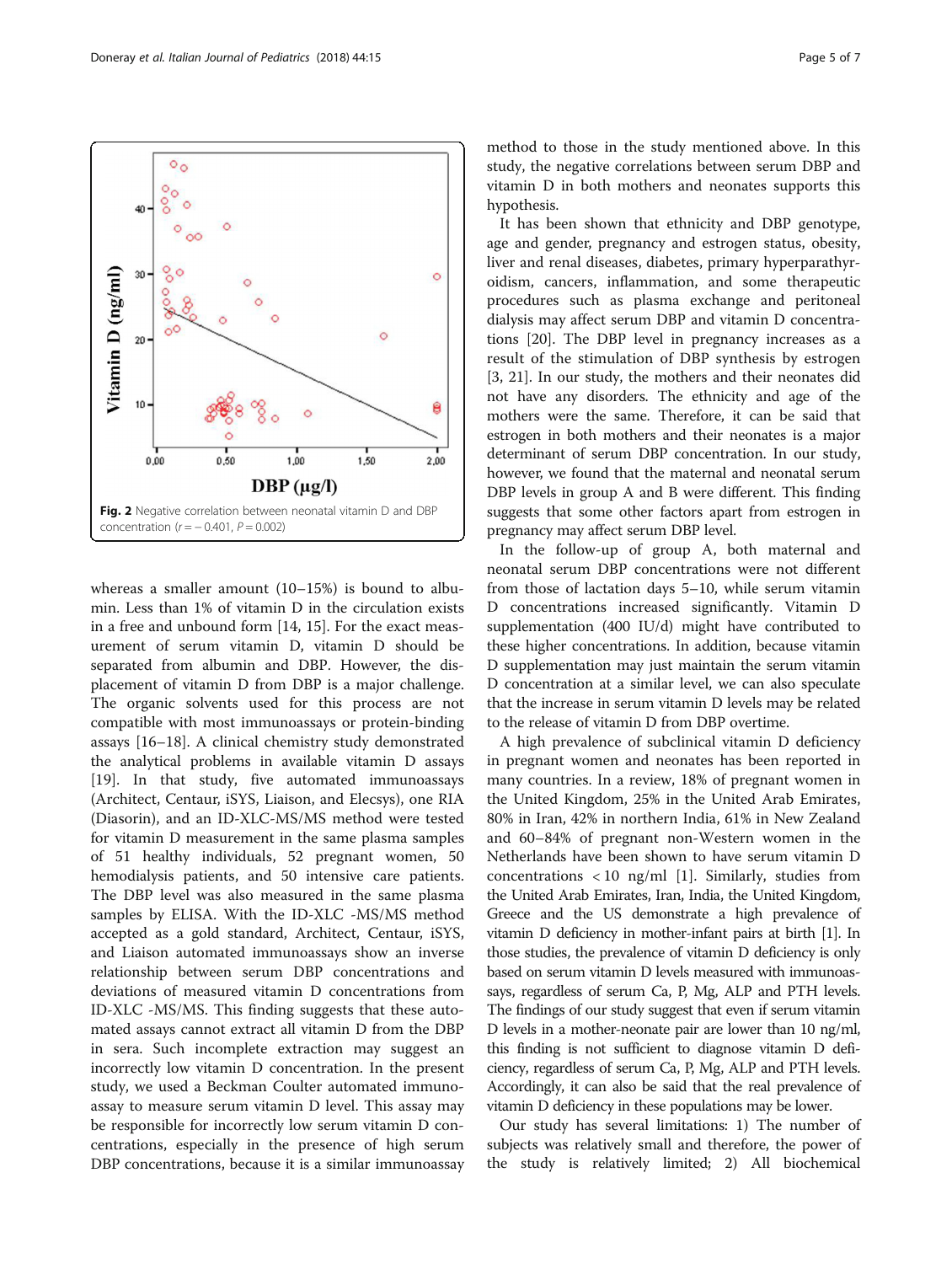<span id="page-5-0"></span>parameters in group B were in normal range. Therefore, they were measured only once for ethical reasons. Thus, the change in the biochemical parameters with time could not evaluated for group B; 3). We used an automated immunoassay method to measure serum vitamin D levels since only mothers and their infants whose serum Ca, P, Mg, ALP and PTH levels were normal were included in the study. However, it should be emphasized that, due to the analytical problem in available vitamin D assay, the serum vitamin D levels could also be measured by LC-MS/MS method.

# Conclusion

This is the first study that investigated the relationship between maternal and neonatal serum vitamin D and DBP during lactation. The findings of our study suggest that the high maternal and the neonatal serum DBP levels may be associated with falsely low vitamin D concentrations based on the normal serum Ca, P, Mg, ALP and PTH levels. Even if maternal and neonatal serum vitamin D concentrations are consistent with each other in terms of low serum vitamin D levels  $\left($  < 10 ng/ml), this finding alone is not sufficient to diagnose vitamin D deficiency, without taking into consideration the serum Ca, P, Mg, ALP, and PTH levels. The lack of expected changes in serum Ca, P, ALP, and PTH levels together with low concentrations of vitamin D deficiency and a normal serum Mg may result from the measurement method and/or from high DBP levels, and may not reflect a true vitamin D deficiency. In this case, only prophylactic vitamin D (400 IU/d) is indicated for mothers and their infants.

#### Acknowledgements

Not applicable

#### Funding

There was no funding for this study.

#### Availability of data and materials

Reproducible materials described in the manuscript, including databases and all relevant raw data, are freely available to any scientist wishing to use them.

#### Authors' contributions

HD contributed in all parts of the study and in writing the paper. RSY was involved in statistical analyses, coordination and acquisition of the data. EL contributed to acquisition of biochemical data. MI assisted in the study design and supervised the study. ZO was involved in drafting and revising the manuscript. All authors have read and approved the final manuscript.

#### Ethics approval and consent to participate

The study was approved by the Ataturk University Review Board. The informed consent was obtained from the children'parents, after full explanation of the purpose and nature of all procedures used.

#### Consent for publication

Consent to publish was obtained from all patients' parents.

## Competing interests

The authors declare that they have no competing interests.

## Publisher's Note

Springer Nature remains neutral with regard to jurisdictional claims in published maps and institutional affiliations.

#### Author details

<sup>1</sup>Department of Pediatric Endocrinology, Faculty of Medicine, Ataturk University, 25240 Erzurum, Turkey. <sup>2</sup>Department of Pediatrics, Faculty of Medicine, Ataturk University, Erzurum, Turkey. <sup>3</sup>Department of Biochemistry, Erzurum Public Health Laboratory, Erzurum, Turkey. <sup>4</sup>Department of Obstetrics and Gynecology, Faculty of Medicine, Ataturk University, Erzurum, Turkey.

## Received: 3 October 2017 Accepted: 5 January 2018 Published online: 22 January 2018

#### References

- 1. Dawodu A, Wagner CL. Mother-child vitamin D deficiency: an international perspective. Arch Dis Child. 2007;92:737–40.
- 2. White P, Cooke N. The multifunctional properties and characteristics of vitamin D-binding protein. Trends Endocrinol Metab. 2000;11:320–7.
- 3. Møller UK, Streym S, Heickendorff L, Mosekilde L, Rejnmark L. Effects of 25OHD concentrations on chances of pregnancy and pregnancy outcomes: a cohort study in healthy Danish women. Eur J Clin Nutr. 2012;66:862–8.
- 4. Rovner AJ, O'Brien KO. Hypovitaminosis D among healthy children in the United States: a review of the current evidence. Arch Pediatr Adolesc Med. 2008;162:513–9.
- 5. Esposito S, Lelii M. Vitamin D and respiratory tract infections in childhood. BMC Infect Dis. 2015;15:487.
- 6. Wimalawansa SJ. Vitamin D in the new millennium. Curr Osteoporos Rep. 2012;10:4–15.
- 7. Saliba W, Barnett O, Rennert HS, Lavi I, Rennert G. The relationship between serum 25(OH)D and parathyroid hormone levels. Am J Med. 2011;124:1165–70.
- 8. Okazaki R, Sugimoto T, Kaji H, Fujii Y, Shiraki M, Inoue D, Endo I, Okano T, Hirota T, Kurahashi I, Matsumoto T. Vitamin D insufficiency defined by serum 25-hydroxyvitamin D and parathyroid hormone before and after oral vitamin D<sub>3</sub> load in Japanese subjects. J Bone Miner Metab. 2011;29:103-10.
- 9. Holick MF, Siris ES, Binkley N, Beard MK, Khan A, Katzer JT, Petruschke RA, Chen E, de Papp AE. Prevalence of vitamin D inadequacy among postmenopausal north American women receiving osteoporosis therapy. J Clin Endocrinol Metab. 2005;90:3215–24.
- 10. Carnevale V, Nieddu L, Romagnoli E, Battista C, Mascia ML, Chiodini I, Eller-Vainicher C, Frusciante V, Santini SA, La Porta M, Minisola S, Scillitani A. Regulation of PTH secretion by 25-hydroxyvitamin D and ionized calcium depends on vitamin D status: a study in a large cohort of healthy subjects. Bone. 2010;47:626–30.
- 11. Lips P, Duong T, Oleksik A, Black D, Cummings S, Cox D, Nickelsen T. A global study of vitamin D status and parathyroid function in postmenopausal women with osteoporosis: baseline data from the multiple outcomes of raloxifene evaluation clinical trial. J Clin Endocrinol Metab. 2001;86:1212–21.
- 12. Vetter T, Lohse MJ. Magnesium and the parathyroid. Curr Opin Nephrol Hypertens. 2002;11:403–10.
- 13. Mendel CM. The free hormone hypothesis: a physiologically based mathematical model. Endocr Rev. 1989;10:232–74.
- 14. Bikle DD, Siiteri PK, Ryzen E, Haddad JG. Serum protein binding of 1,25 dihydroxyvitamin D: a reevaluation by direct measurement of free metabolite levels. J Clin Endocrinol Metab. 1985;61:969–75.
- 15. Chun RF, Peercy BE, Orwoll ES, Nielson CM, Adams JS, Hewison M. Vitamin D and DBP: the free hormone hypothesis revisited. J Steroid Biochem Mol Biol. 2014;144:132–7.
- 16. Vogeser M. Quantification of circulating 25-hydroxyvitamin D by liquid chromatography tandem mass spectrometry. J Steroid Biochem Mol Biol. 2010;21:565–73.
- 17. Wallace AM, Gibson S, de la Hunty A, Lamberg-Allardt C, Ashwell M. Measurement of 25-hydroxyvitamin D in the clinical laboratory: current procedures, performance characteristics and limitations. Steroids. 2010;75:477–88.
- 18. Beastall G, Rainbow S. Vitamin D reinvented: implications for clinical chemistry. Clin Chem. 2008;54:630–2.
- 19. Heijboer AC, Blankenstein MA, Kema IP, Buijs MM. Accuracy of 6 routine 25-hydroxyvitamin D assays: influence of vitamin D binding protein concentration. Clin Chem. 2012;58:543–8.